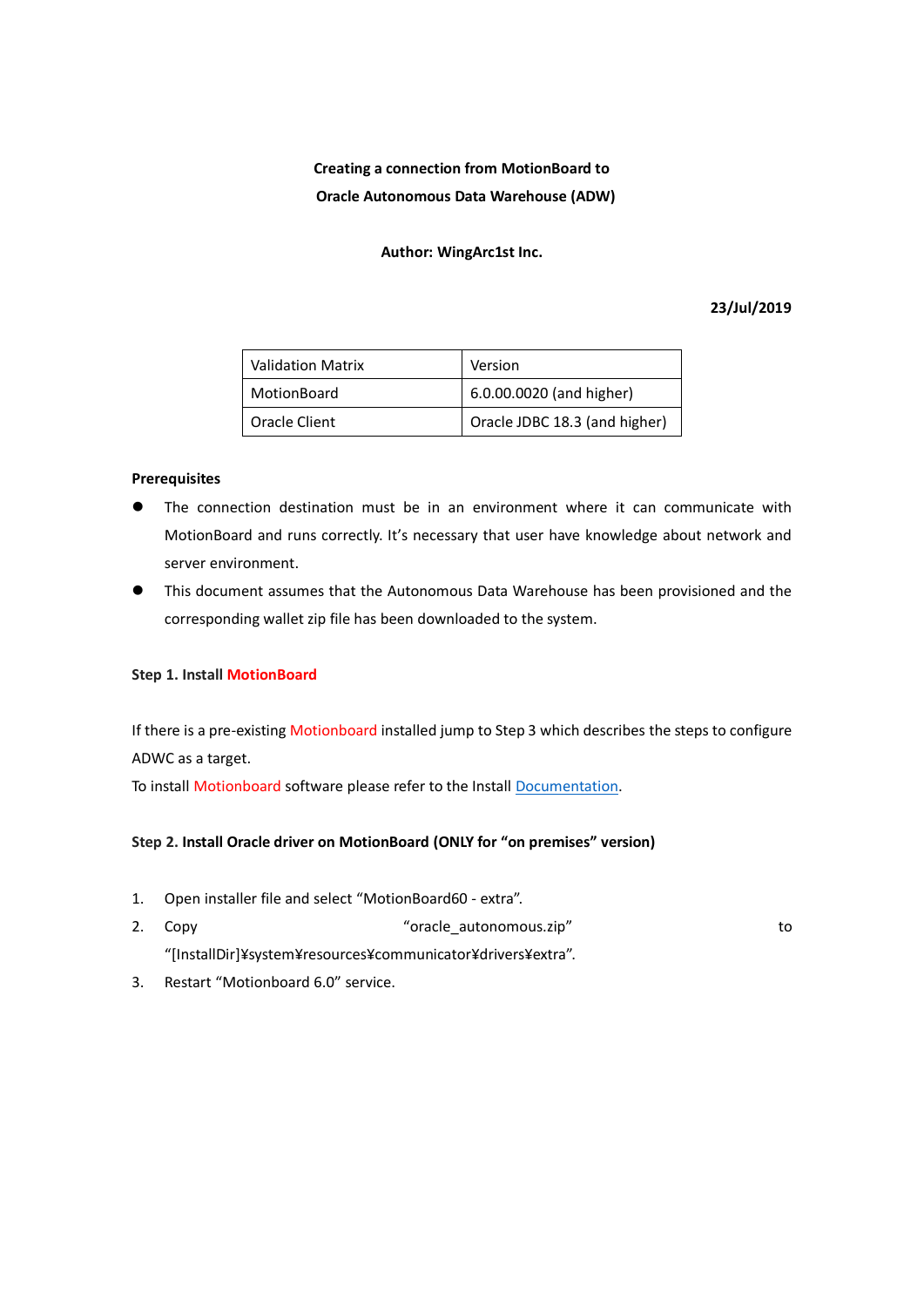

## **Step 3. How to configure MotionBoard on a Windows environment**

- 1 Select the type of data source to connect to
	- 1.1 Log in to MotionBoard as a user with administrator privileges.
	- 1.2 Select Management of the board menu System Settings Connection/Authentication External Connection.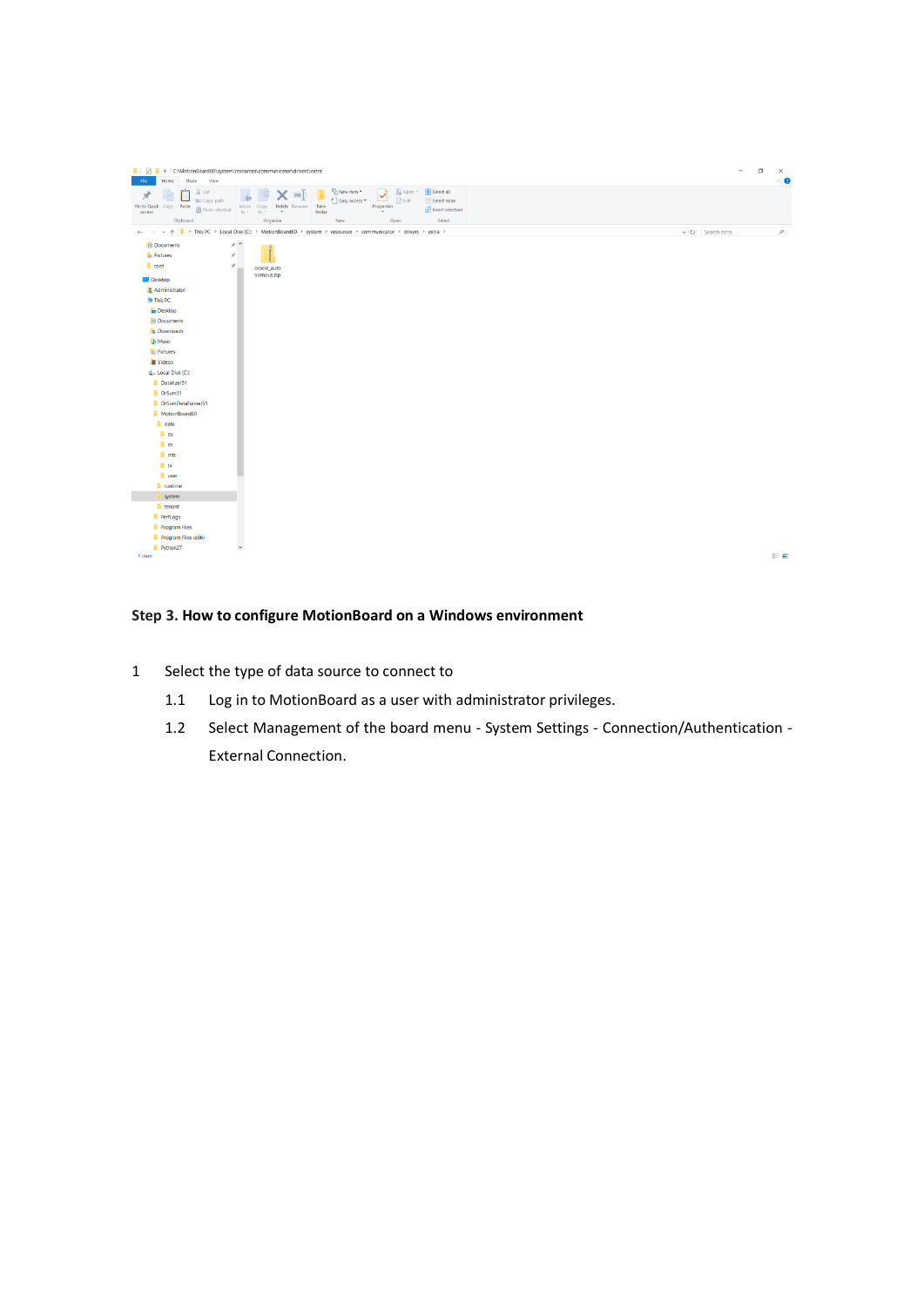

- 1.3 Click the New button on the External Connection screen.
- 1.4 Enter the name of the external connection settings in External Connection Name on the Create New External Connection screen.
- 1.5 In Connection Type, select the connection destination (data source name).
- 1.6 In Relay Service, select a connection method for connecting with the destination. If Relay Service does not appear, proceed to the next step.
- 1.7 To connect directly to the connection destination, select Disable. Usually, you select this option.
- 1.8 To use the Bridge Service, select Bridge Service and select the Bridge group to use for Bridge Group Name.
- 1.9 To use the Federation Service, select Federation Service and select the Bridge group to use for Federation Name.
- 1.10 Click the New button.
- 1.11 Click the OK button on the message to confirm saving the settings.
- 2 Specify information necessary for connection with Oracle Autonomous Data Warehouse
	- 2.1 Click the Basic Information tab in the External Connection screen.
	- 2.2 Specify Driver Type. Select to connect to "Oracle Autonomous(JDBC)".
	- 2.3 Check the settings for Relay Service and change them as necessary.
	- 2.4 In Service Name, specify the name of the Oracle Autonomous Data Warehouse Service.
	- 2.5 Click "Select" button of Wallet and select corresponding wallet zip file.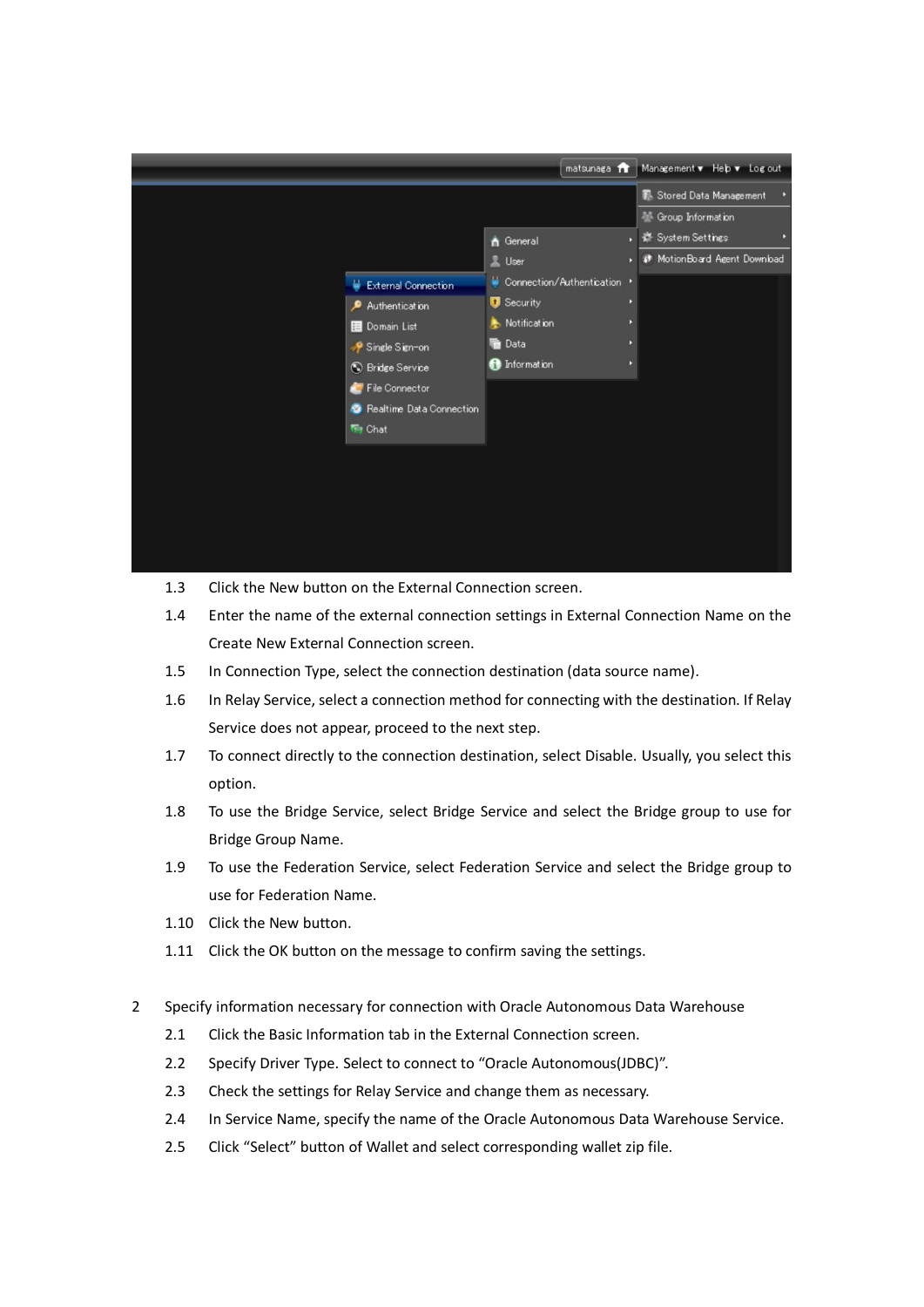- 2.6 In User Name, specify the user ID equivalent to the server administrator of Oracle Autonomous Data Warehouse.
- 2.7 Click the Password setting button of Password, and specify the password for User Name.

| <b>System Settings</b>                                                                                                                                                                                                                                            |                                                                                                                                                                                                                                                                                                                                                                                                                                                |                                                                                                                                                                                                                                                                                                              |                                                             |                                | $\Box$ $\mathbf{X}$                         |
|-------------------------------------------------------------------------------------------------------------------------------------------------------------------------------------------------------------------------------------------------------------------|------------------------------------------------------------------------------------------------------------------------------------------------------------------------------------------------------------------------------------------------------------------------------------------------------------------------------------------------------------------------------------------------------------------------------------------------|--------------------------------------------------------------------------------------------------------------------------------------------------------------------------------------------------------------------------------------------------------------------------------------------------------------|-------------------------------------------------------------|--------------------------------|---------------------------------------------|
| <b>L</b> User <b>v</b><br>General v                                                                                                                                                                                                                               | $\bullet$ Connection/Authentication $\bullet$<br>$\Box$ Security $\blacktriangledown$                                                                                                                                                                                                                                                                                                                                                          | Notification v                                                                                                                                                                                                                                                                                               | <b>To</b> Data v                                            | formation v                    |                                             |
| External Connection (                                                                                                                                                                                                                                             |                                                                                                                                                                                                                                                                                                                                                                                                                                                |                                                                                                                                                                                                                                                                                                              | Tenant                                                      | system<br>$\blacktriangledown$ | Import<br>Export                            |
| Exclusively for Tenar<br><b>Setting Target</b><br>$\overline{\phantom{a}}$ Excel<br>excel<br>▼ InmemOLAP<br>inmemolap<br>$\blacktriangledown$ Oracle<br>Oracle_ADW<br>$\overline{\phantom{a}}$ Plusin<br>plugin<br>$\blacktriangledown$ Text<br>$\mathbf{r}$ text | Basic Information<br>Data Threshold<br>- Basic Information<br><b>External Connection Name</b><br>Connection Type<br>Driver Type<br>Service Name<br>Wallet<br>Map DATE to TIMESTAMP<br>Authenticate as the Login User<br>Use Comment as Alias of Item<br>User Name<br>Password<br>Version<br>Connection Timeout (sec)<br>Connection Pool Size<br>- Format Settings<br>Format to convert string to date<br>Format to convert string to Date-Time | Data Source<br>Custom View<br>Oracle_ADW<br>Oracle<br>Oracle Autonomous(JDBC)<br>adu low<br>Wallet_ADUzip<br>œ<br>7<br>7<br>ADU<br>Password Setting<br>18.0<br>$60 \frac{1}{7}$<br>7<br>$20 \div$<br>Connection Test<br>YYYY/MM/DD<br>$\blacktriangledown$<br>YYYY/MM/DD JJ:NNSS<br>$\overline{\phantom{a}}$ | Procedure Call<br>$\boldsymbol{\Omega}$<br>Select<br>Ð<br>Œ |                                | Data Source Preview<br>$\blacktriangledown$ |
| <b>O</b> New<br>$\left  \cdot \right $<br>ш<br>٠                                                                                                                                                                                                                  |                                                                                                                                                                                                                                                                                                                                                                                                                                                | Save                                                                                                                                                                                                                                                                                                         |                                                             |                                |                                             |

- 3 Confirm you can connect to the connection destination
	- 3.1 Click the Connection Test button.
	- 3.2 If a message indicating connection succeeded is displayed, proceed to the next step.
	- 3.3 If a message indicating connection failed is displayed, return to the previous step and review the setting.
	- 3.4 Click the Save button.
	- 3.5 Click the OK button on the message to confirm saving the settings.

## **Step 4. Check connectivity between MotionBoard and Oracle**

- 1 Create New dashboard to check the connectivity.
	- 1.1 Click the New and create new dashboard.
	- 1.2 Create new data source of charts or spreadsheet.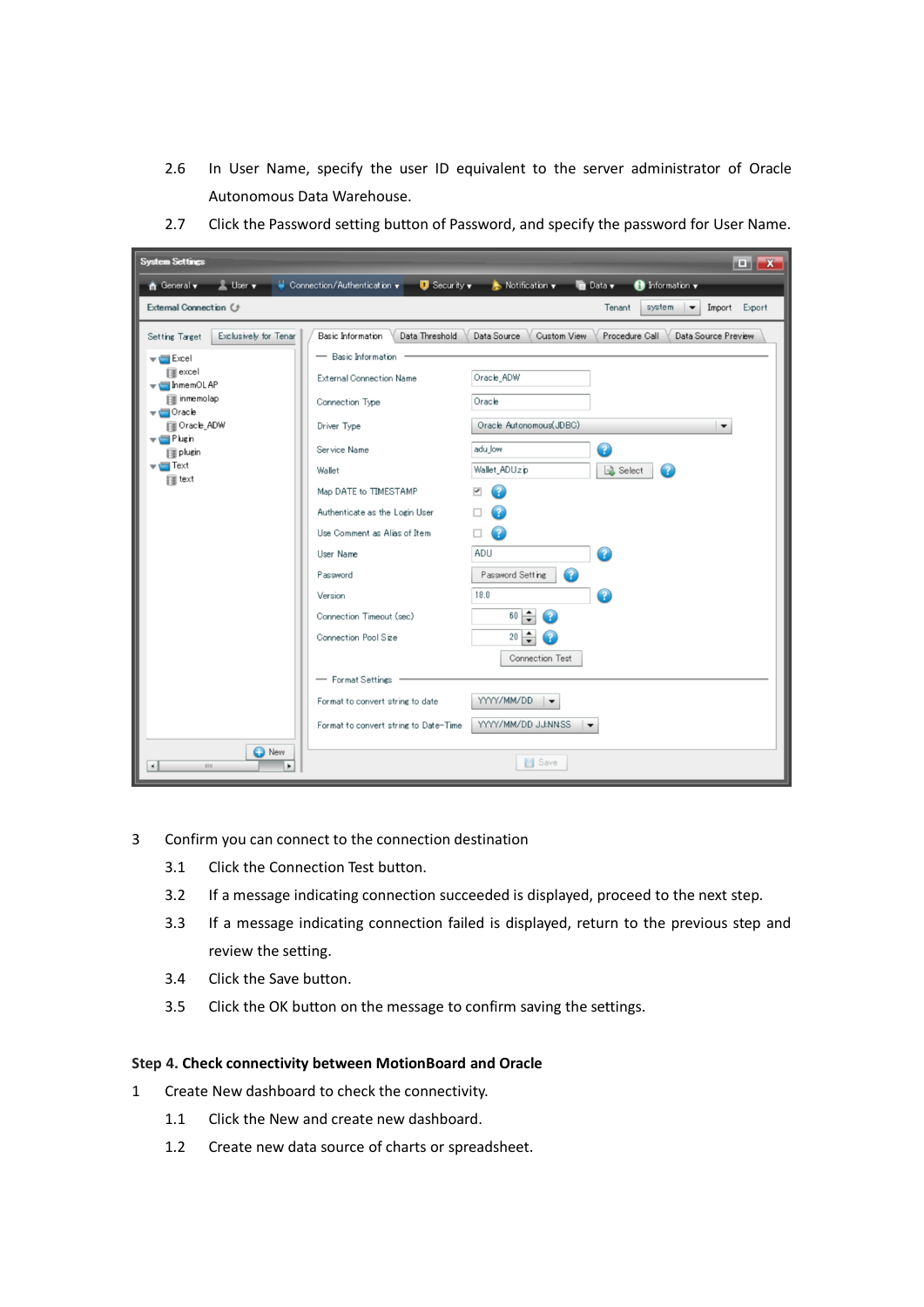1.3 Select the data source type you made in Step 2(for example "Oracle\_ADW") from connect type.

| Data Source Editor                                                                                                              |                                                                |             |
|---------------------------------------------------------------------------------------------------------------------------------|----------------------------------------------------------------|-------------|
| Data Source Name ds                                                                                                             |                                                                |             |
| Select Data Source                                                                                                              | Q Search   C Alert   V Drill Action   Analysis $\triangledown$ | $P$ review  |
| Data Select Data Source                                                                                                         |                                                                |             |
| $\bullet$<br>DS1                                                                                                                |                                                                |             |
| $\mathbb{Q}$<br>Oracle_ADW<br>$Q_0$<br>Connect to<br>$\blacktriangledown$                                                       |                                                                |             |
| Item<br>Board Private Excel<br>$\overline{\phantom{a}}$<br>$\overline{\mathbf{Q}}$<br>Or acle_ADW                               |                                                                |             |
| $\blacktriangleright$ $\blacksquare$ ADU<br>plugin<br>E                                                                         |                                                                |             |
| APEX system datasources<br>▶<br>DE C##CL<br>DE CTXSY<br>Ţ                                                                       |                                                                |             |
| GSMADMIN_INTERNAL                                                                                                               |                                                                |             |
| <b>ELBACSYS</b>                                                                                                                 |                                                                |             |
| MDSYS<br>ORDS_METADATA                                                                                                          |                                                                |             |
| $\blacktriangleright$ $\blacksquare$ PUBLIC<br>$\blacktriangleright$ $\blacksquare$ SH                                          | Please select a data source.                                   |             |
| $\blacktriangleright$ $\blacksquare$ SSB                                                                                        |                                                                |             |
| $\blacktriangleright$ $\blacksquare$ SYS<br>SYSTEM                                                                              |                                                                |             |
| $\blacktriangleright$ $\blacktriangleright$ XDB                                                                                 |                                                                |             |
|                                                                                                                                 |                                                                |             |
|                                                                                                                                 |                                                                |             |
|                                                                                                                                 |                                                                |             |
|                                                                                                                                 |                                                                |             |
| Select                                                                                                                          | $\odot$ OK<br><b>O</b> Cancel                                  | $P$ Preview |
|                                                                                                                                 |                                                                |             |
| C Create Additional Item                                                                                                        |                                                                |             |
| Advanced Settings<br>Buk Edit of Ite                                                                                            |                                                                |             |
| <br>$\begin{array}{c c} \hline \textbf{a} & \textbf{b} & \textbf{c} \\ \hline \textbf{b} & \textbf{c} & \textbf{c} \end{array}$ | $\odot$ OK<br><b>O</b> Cancel                                  |             |

## 1.4 Choose table or view in table and view list.

| <b>Rem Wizard</b>                                               |                  |                            |                                                                            |                                                                                                        |                                                                                  |                |              | $F = \mathbf{X}$         |
|-----------------------------------------------------------------|------------------|----------------------------|----------------------------------------------------------------------------|--------------------------------------------------------------------------------------------------------|----------------------------------------------------------------------------------|----------------|--------------|--------------------------|
| 1. Select a Data Source to Use.                                 |                  |                            |                                                                            |                                                                                                        |                                                                                  |                |              | $\bullet$ 000            |
| $\Omega$<br>DS1                                                 |                  | ⊞ ⊠ ∢                      | $1/4500$ $\blacktriangleright$ $\blacktriangleright$ $\blacktriangleright$ |                                                                                                        |                                                                                  |                |              | Ю                        |
| adw<br>Connect to                                               | $\blacksquare$   | AFFINITY_CARD              |                                                                            | <b>DE BOOKKEEPING APPLICATION DE BULK PACK DISKETTES DE CUST ID DE EDUCATION DE FLAT PANEL MONITOR</b> |                                                                                  |                |              | <b>E HOME THEATER P.</b> |
| Q                                                               |                  |                            | 1                                                                          | $\mathbf{1}$                                                                                           |                                                                                  | 100100 Masters |              |                          |
| <b>■ M支払方法 LOG</b>                                              | $\blacktriangle$ | $\overline{2}$<br>$\Omega$ |                                                                            | $\mathbf{1}$                                                                                           | $100200 <$ < Bach.                                                               |                |              |                          |
| Ⅲ M橘入動機 経路                                                      |                  | $\overline{\mathbf{3}}$    |                                                                            | $\Omega$                                                                                               | 100300 Bach.                                                                     |                |              |                          |
| <b>Ⅲ M精入動機 経路 LOG</b>                                           |                  | $\mathbf{0}$               | $\circ$                                                                    | $\mathbf{0}$                                                                                           | 100400 12th                                                                      |                | $\Omega$     |                          |
| <b>THE MEDIA</b>                                                |                  | $\Omega$                   | $\mathbf{1}$                                                               | $\mathbf{1}$                                                                                           |                                                                                  | 100500 HS-grad | $\circ$      |                          |
| <b>HIM顧客_LOG</b><br>N1_APPLY_RESULT                             |                  | 6<br>$\Omega$              | $\circ$                                                                    | $\mathbf{1}$                                                                                           | 100600 11th                                                                      |                |              |                          |
| <b>MINIBUILD SETTINGS</b>                                       |                  | $\overline{7}$<br>$\Omega$ | $\mathbf{1}$                                                               | $\mathbf{1}$                                                                                           |                                                                                  | 100700 HS-grad |              |                          |
| N1_LIFT_TABLE                                                   |                  |                            |                                                                            |                                                                                                        |                                                                                  |                |              |                          |
| SUPPLEMENTARY_DEMOGRAPHICS2                                     |                  | 8<br>$\Omega$              | $\mathbf{1}$                                                               | $\mathbf{1}$                                                                                           | 100800 Bach.                                                                     |                |              |                          |
| <b>■T売上実績1M</b>                                                 |                  | $\overline{9}$<br>$\Omega$ | $\mathbf{1}$                                                               | $\Omega$                                                                                               |                                                                                  | 100900 HS-grad | $\Omega$     |                          |
| <b>■ 『売上実績1M_LOG</b><br><b>EI DM\$VAGLMR SH REGR SAMPLE</b>     |                  | ${\bf 10}$<br>$\circ$      | $\circ$                                                                    | $\circ$                                                                                                | 101000 7th-8th                                                                   |                | $\circ$      |                          |
| DM\$VAKM_SH_CLUS_SAMPLE                                         |                  | 11<br>$\circ$              | $\mathbf{1}$                                                               | $\mathbf{1}$                                                                                           |                                                                                  | 101100 Assoc-V |              |                          |
| <b>EH DM\$VCCUSTOMERS360MODEL</b>                               |                  | 12<br>$\theta$             | $\overline{1}$                                                             | $\mathbf{1}$                                                                                           | 101200 < Bach                                                                    |                |              |                          |
| <b>EDM\$VCKM SH CLUS SAMPLE</b>                                 |                  | 13                         | $\mathbf{1}$                                                               | $\mathbf{1}$                                                                                           | 101300 <bach.< td=""><td></td><td><math>\mathbf{1}</math></td><td></td></bach.<> |                | $\mathbf{1}$ |                          |
| <b>EH DM\$VCN1_CLASS_MODEL</b><br>DM\$VDGLMRSHREGRSAMPLE        |                  | 14<br>$\mathbf{1}$         | $\circ$                                                                    | $\mathbf{0}$                                                                                           | 101400 9th                                                                       |                | $\mathbf{0}$ |                          |
| <b>EDM\$VDKM SH CLUSSAMPLE</b>                                  |                  | 15<br>$\mathbf{0}$         | $\mathbf{1}$                                                               | $\mathbf{1}$                                                                                           | 101500 < Bach                                                                    |                |              |                          |
| Find DM\$VGCUSTO MERS360MODEL                                   |                  | 16                         | $\mathbf{1}$                                                               | $\mathbf{0}$                                                                                           | $101600 <$ $\leq$ Bach.                                                          |                | $\Omega$     |                          |
| DM\$VGGLMRSH_REGRSAMPLE                                         |                  | 17<br>$\Omega$             | $\mathbf{1}$                                                               | $\mathbf{1}$                                                                                           |                                                                                  | 101700 Assoc-A | $\mathbf{1}$ |                          |
| <b>MSVGKMSH CLUS SAMPLE</b>                                     |                  |                            |                                                                            |                                                                                                        |                                                                                  |                |              |                          |
| <b>EE DM\$VGN1_CLASS_MODEL</b><br><b>BOM\$VHKM SHCLUSSAMPLE</b> |                  | 18                         | $\mathbf{1}$                                                               | $\mathbf{0}$                                                                                           |                                                                                  | 101800 Assoc-V | $\mathbf{0}$ |                          |
| <b>MINIMAL CLASS MODEL</b>                                      |                  | 19<br>$\Omega$             | $\mathbf{1}$                                                               | $\circ$                                                                                                |                                                                                  | 101900 HS-grad | $\Omega$     |                          |
| <b>THE DM\$VLCUSTOMERS 360MODEL</b>                             |                  | 20<br>$\circ$              | $\mathbf{1}$                                                               | 1                                                                                                      |                                                                                  | 102000 HS-grad |              |                          |
| DM\$VMN1_CLASS_MODEL                                            |                  | 21<br>$\circ$              | $\mathbf{1}$                                                               | $\circ$                                                                                                |                                                                                  | 102100 HS-grad | $\circ$      |                          |
| mil DM\$VNCUSTOMERS360MODEL                                     |                  | 22<br>$\Omega$             | $\mathbf{1}$                                                               | $\circ$                                                                                                |                                                                                  | 102200 HS-grad | $\circ$      |                          |
| <b>MINOMSVNGLMRSH REGRSAMPLE</b><br>DM\$VNKM SHCLUS SAMPLE      |                  | 23<br>$\Omega$             | 0                                                                          | $\Omega$                                                                                               | 102300 12th                                                                      |                | $\Omega$     |                          |
| DM\$VON1_CLASS_MODEL                                            |                  | 24<br>$\mathbf{1}$         | $\mathbf{1}$                                                               | 1                                                                                                      | 102400 Bach.                                                                     |                | $\mathbf{1}$ |                          |
|                                                                 |                  | 25<br>$\Omega$             | $\mathbf{1}$                                                               | $\circ$                                                                                                |                                                                                  | 102500 HS-grad | $\circ$      |                          |
| adw/ADU/SUPPLEMENTARY_DEMOGRAPHICS2<br>Select                   |                  | 26<br>$\sqrt{2}$           | $\overline{1}$<br>$\overline{a}$                                           | 1                                                                                                      |                                                                                  | 102600 HS-grad |              | $\mu$                    |
| Data Source Name New data source                                |                  | Do Not Display Next Time   |                                                                            |                                                                                                        |                                                                                  |                |              | Preview                  |
|                                                                 |                  |                            |                                                                            |                                                                                                        |                                                                                  |                |              |                          |
|                                                                 |                  |                            | <b>O</b> Cancel<br>Next                                                    |                                                                                                        |                                                                                  |                |              |                          |